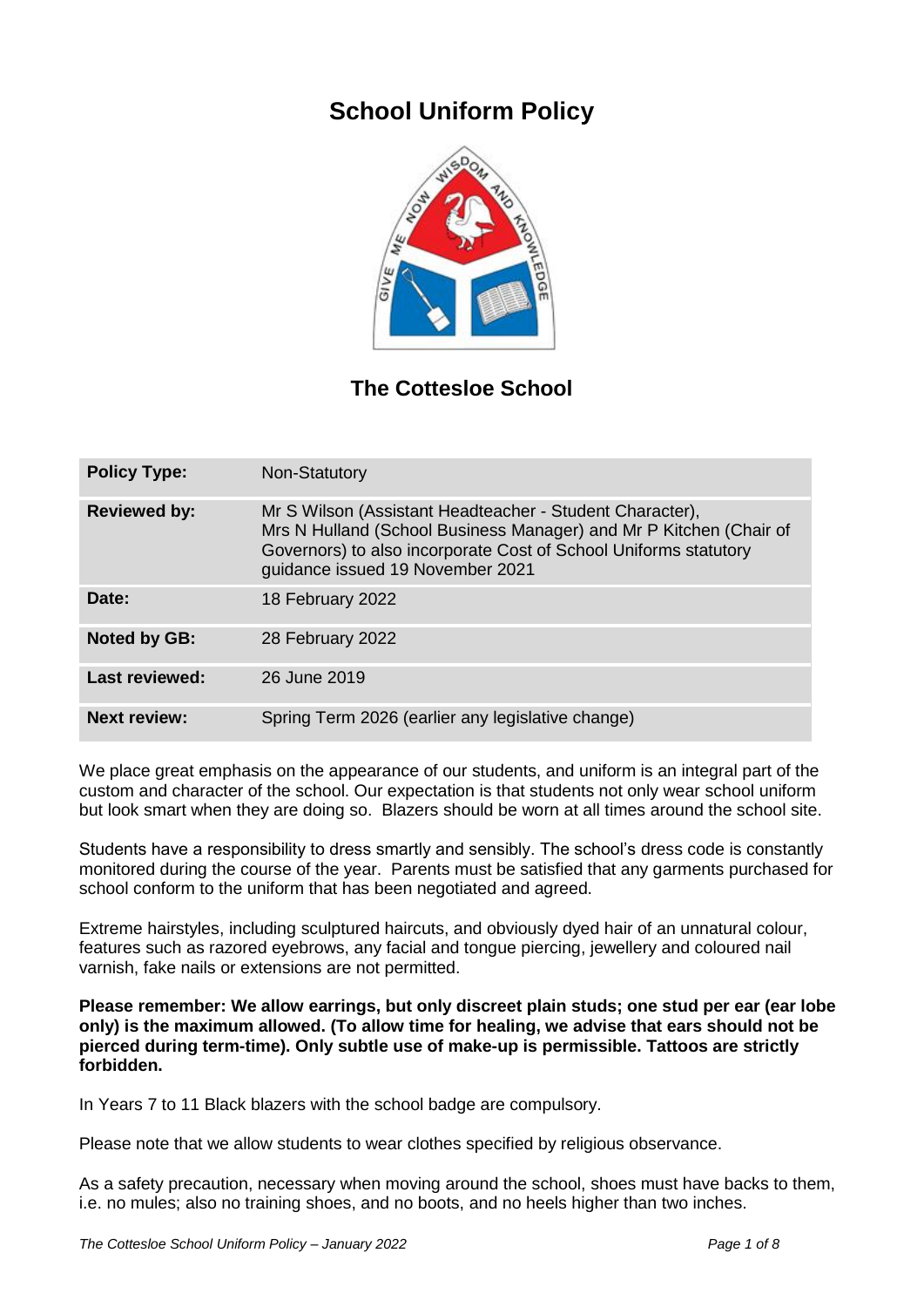There is no compulsory outdoor dress. Coats and jackets should be smart. Denim jackets, tracksuit tops, hoodies and jackets with large logos and hoods are not acceptable. Outdoor dress, including scarves, should not be worn inside classrooms.

#### **Note: Full school uniform should be worn both to and from school.**

## **YEARS 7 TO 11**

Regulation items of badged uniform such as blazers are purchased from the school shop. It is possible for parents to purchase blazers from other sources but they must match the colour and design of the school blazers. All blazers need to have the school badge stitched on the top left hand side breast pocket

*Boys:*

- Regulation black Cottesloe blazer to be worn at all times including non-lesson time.
- Regulation clip-on school tie.
- Plain white school shirt with stiff v-shaped collar which is tucked in (either long or short sleeved).
- Optional plain black v-neck jumper (worn with, not instead of, the blazer).
- Plain black trousers (see Appendix 1) from the approved list of trousers.
- Plain black socks.
- Plain black shoes (see Appendix 1) which are suitable for wearing during the day and to and from school. No canvas, trainers or boots.
- Plain outdoor coat, no large logos.

#### *Boys PE:*

- School games polo shirt with school logo
- Black Cottesloe shorts with school logo
- Black/gold long socks
- Shin pads
- **Football boots**
- School rugby shirt short sleeves with school logo
- Black tracksuit bottoms with school logo (optional)
- Black /gold sweatshirt with school logo (optional)
- Running shoes
- Trainers (not plimsolls)
- Gum-shield

#### *Girls:*

- Regulation black Cottesloe blazer to be worn at all times including non-lesson time.
- Regulation clip-on school tie.
- Black skirt (see Appendix 1).
- Plain white school shirt with stiff v-shaped collar which is tucked in (either long or short sleeved).
- Optional plain black v-neck jumper (worn with, not instead of, the blazer).
- Plain black trousers (see Appendix 1) from the approved list.
- Plain black or white socks (below the knee), or black or flesh coloured tights.
- Plain black shoes (see Appendix 1) with a low heel which are suitable for wearing during the day and to and from school. No canvas, trainers, boots or sandals.
- Muslim students who wish to wear hijabs may do so provided that the fabric is plain, lightweight and blends in with the school uniform colours.
- Plain outdoor coat, no large logos.

*Girls PE:*

- School games polo shirt with school logo
- Black Cottesloe shorts with school logo
- School skort(optional)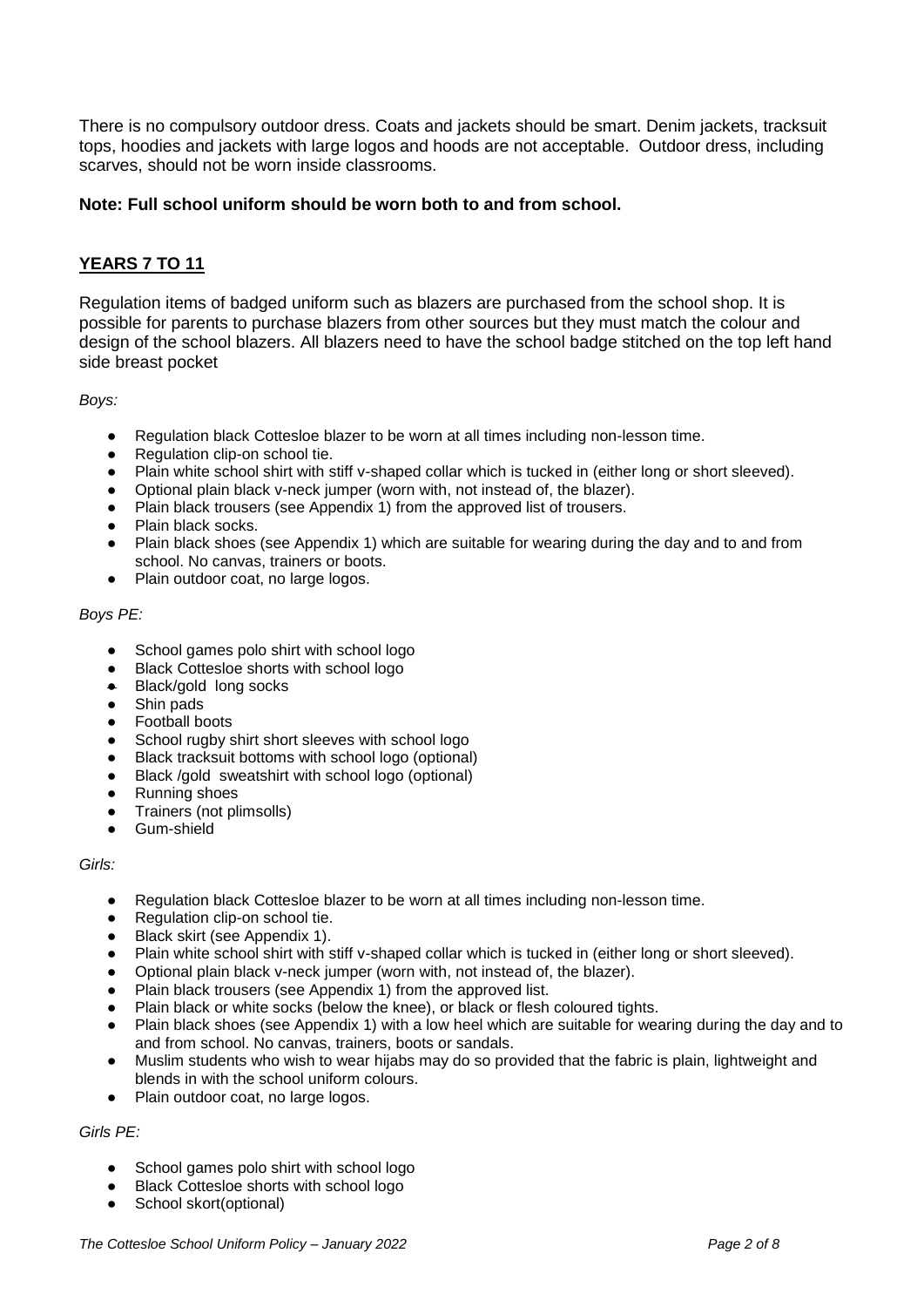- **Black/gold long socks**
- Shin pads
- Football boots
- School black leggings or tracksuit bottoms (optional)
- Black gold sweatshirt with school logo (optional)
- Running shoes
- Trainers (not plimsolls)

#### **Cottesloe branded items - purchased from school**

#### **Academic dress**

Blazer £36.00 Can be purchased elsewhere but must match colour and design of Cottesloe Blazer. If purchased elsewhere badge £7.00 to be stitched on top left breast pocket

#### **PE Kit**

Polo shirt, Shorts, Rugby shirt, Socks £60.00

## **SIXTH FORM DRESS CODE**

- Clothing must be professional attire, not casual wear. No hoodies/sweatshirts.
- Boys must wear a smart, collared shirt (either long or short sleeved), tie, trousers and smart shoes.
- Girls must wear smart dresses or separates. Trousers may be full or ¾ length, but not shorter. Any cropped trousers must be formal and tailored. Skirts and dresses should not more than 5cm above the knee. Shirts, blouses, knitwear and other smart tops may be worn . They should cover the shoulders and should meet the trousers or skirt not showing any midriff, plus smart shoes or boots.
- Appendix 2 will be helpful in clarifying what is and what is not appropriate.

## **ALL STUDENTS**

- "Plain" is defined as being without embellishment i.e studs, additional zips, braiding, patterned, logos, etc.
- Unnatural hair colouring is not permitted; the interpretation of "unnatural" is as follows:
	- $\circ$  a colour that is not found within the natural colour spectrum, i.e. a bright, extreme, or o vivid colour, or
	- o a combination of colours that is easily visible or stark in contrast.
- Extensions must also be in a colour that naturally blends with the hair.
- One single stud in each ear is permitted; the stud must be worn in the lower part of the earlobe and should be removed for PE; students wearing studs in their ears other than in their lobes will be expected to remove them.
- Jewellery (except a watch) is not permitted; however, if there are religious or family reasons for wearing an item of jewellery then permission must be sought from the Head of Year. Jewellery is the responsibility of the owner and is worn at the owner's own risk.
- Other visible body piercings are not permitted and the student will be expected to remove them.
- Natural, subtle and basic make-up may be worn.
- Clear nail varnish may be worn but fingernails must be short and nail extensions of any kind are not permitted.
- No visible body art.
- Baseball caps are not permitted unless approved by the Headteacher during extreme weather.
- Students should not walk around with their coat hood up unless the weather permits.
- Top garments such as hoodies which go over the head are not permitted.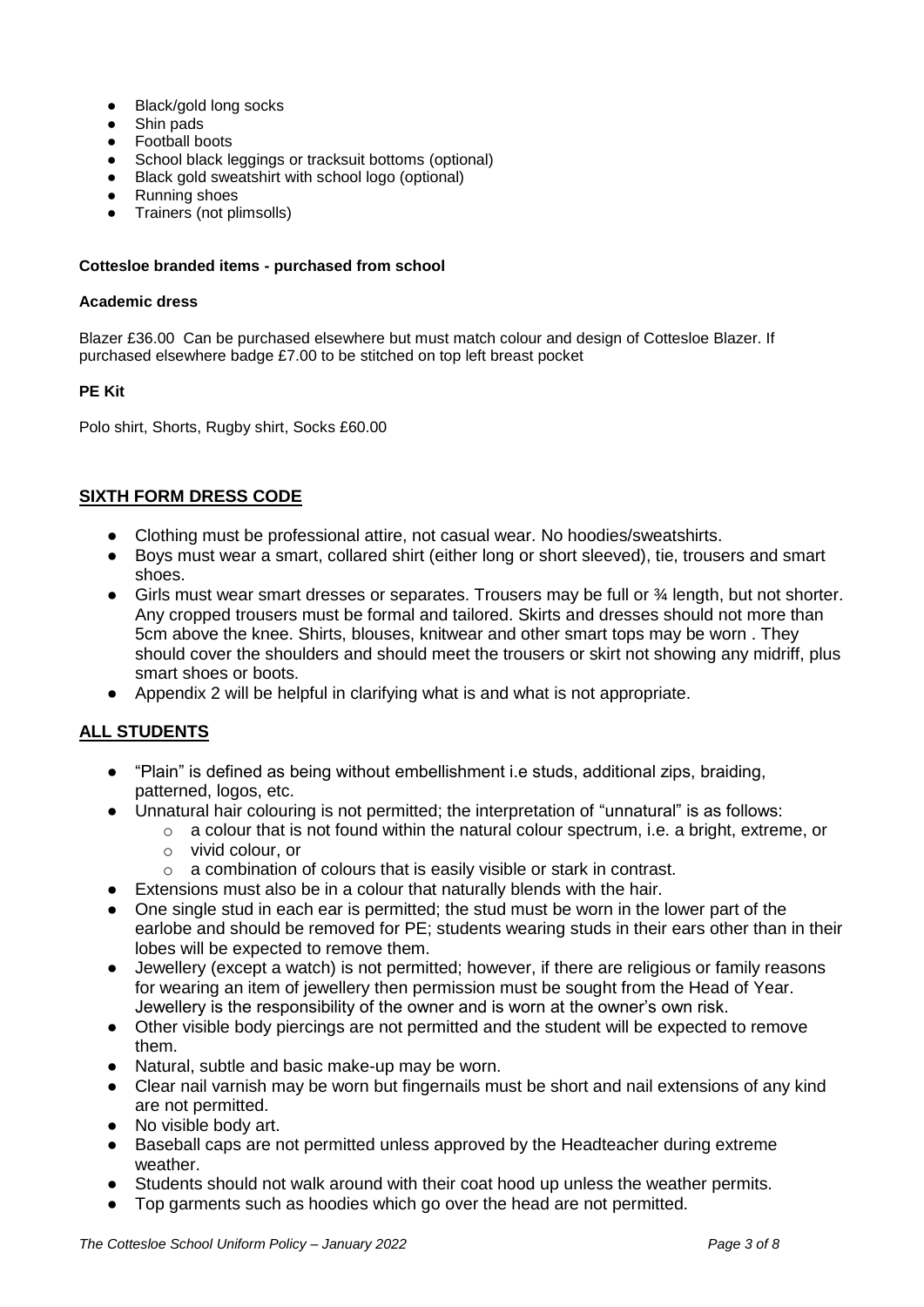- Belts if worn must be plain, black, leather or leather-look, buckles must be simple and plain. No branding or logos are allowed.
- Students can remove their blazer in a lesson with the permission of the member of staff.
- All uniform should be marked in permanent pen with the owner's name.

### **COST OF UNIFORM**

We want to ensure that the cost of uniform does not deter any student applying to the school, nor lead to students feeling socially excluded or unable to afford other necessities. Parents/carers who are unable to provide their child with the required items of school uniform should contact the Headteacher. Such approaches will be handled with discretion and sensitivity. The school has a small selection of donated uniform available. The uniform supplier, costs and quality of the uniform are reviewed annually to ensure that it provides good quality clothing at an affordable price. Parents/carers are regularly consulted on their views in this respect.

#### **ENFORCEMENT OF UNIFORM POLICY**

It is the responsibility of parents/carers to ensure that their child comes to school in the correct uniform and they are expected to buy uniform that complies with the school's policy. Form Tutors are responsible for monitoring uniform; all staff are responsible for ensuring that students are correctly dressed in class and elsewhere on the school site.

Their Form Tutor will speak to a student who is wearing incorrect uniform. Parents are expected to provide a letter explaining any uniform infringements. If it is not addressed for the next school day then the student will be referred to the Head of Year. In the event of repeated uniform infringements parents will be contacted and the student will risk being isolated until the uniform is corrected. In the case of jewellery and other accessories, the student will be asked to remove the item, which will be confiscated. A parent/carer will then need to come in to school to collect the item in line with school policy.

The Headteacher is the final arbiter in all matters of uniform and dress.

#### **ISSUES ARISING FROM THE UNIFORM POLICY**

Parents/carers should raise any issues relating to school uniform, dress codes or other aspects of appearance with the Assistant Headteacher (Student Character). Requests to vary the uniform requirements for particular reasons, such as medical needs, will always be carefully considered.

In the event of extreme weather conditions the Headteacher may vary the uniform requirements for a limited period.

### **REVIEW**

This policy will be reviewed every four years; earlier if required.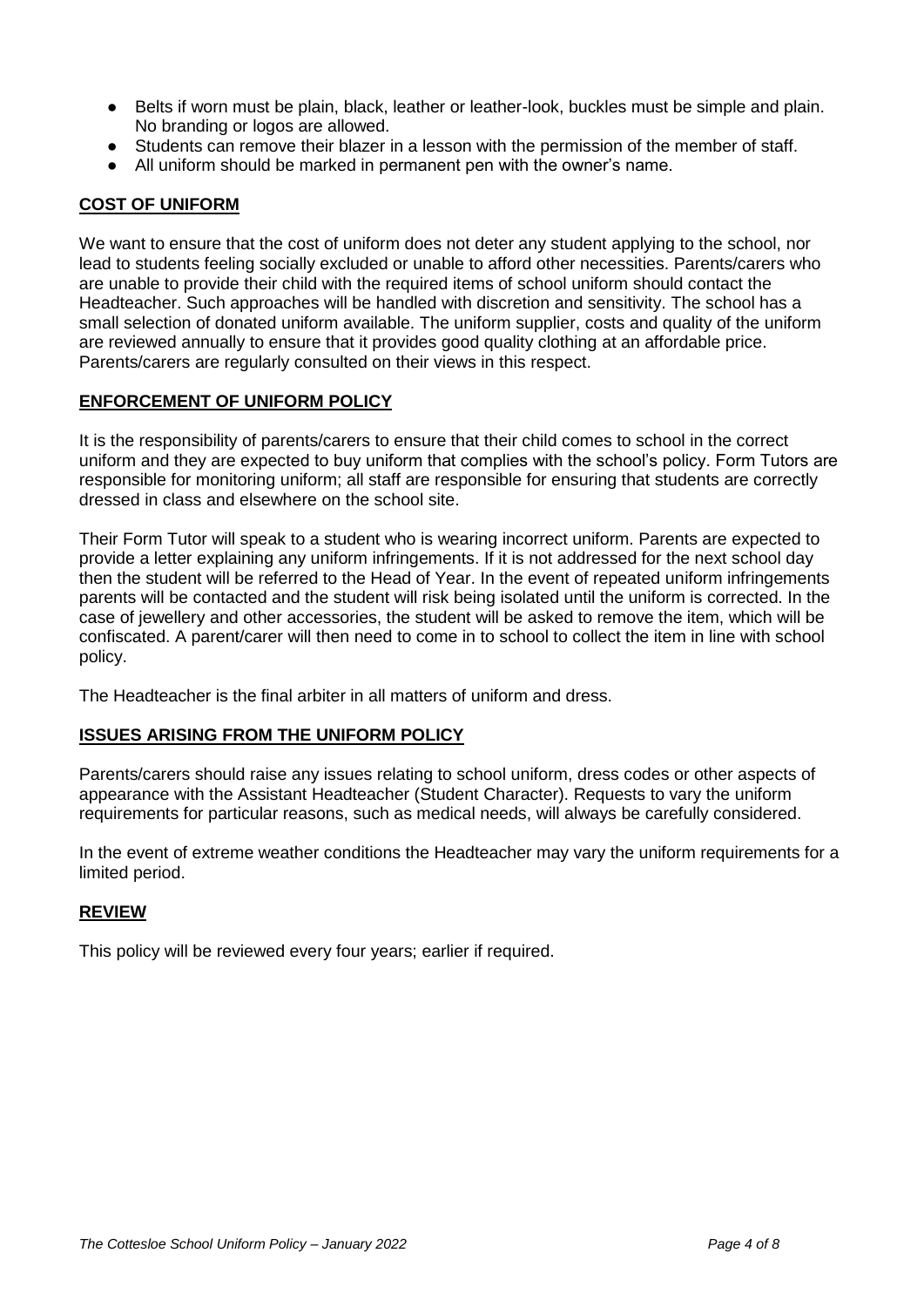## **YEARS 7 TO 11**

### **Trousers**

Only trousers which comply with the Uniform Policy may be worn to school. To assist in the purchase of school trousers, below are approved styles, samples of which are available to look at upon request.

If you do not wish to purchase trousers specified below, you must ensure that the trousers you do purchase are identical in style and material to the approved styles.

Please note that trousers must be black, full-length and tailored. The fit can be straight, slim or bootcut and fastened by a zip and/or button. The following are not acceptable:

- Jeans, cargo style, leggings or jeggings.
- Styles with large back or patch pockets, studs, rivets or zipped accessories.
- Skinny fit.
- Turn-ups at the bottom of the trouser legs.
- Fully elasticated waists.
- Material with a high shine or sheen.

Illustration of styles that are acceptable and not acceptable:



Slim fit - acceptable



Skinny fit - not acceptable



Boot cut - acceptable



Straight - acceptable



Not full length - not acceptable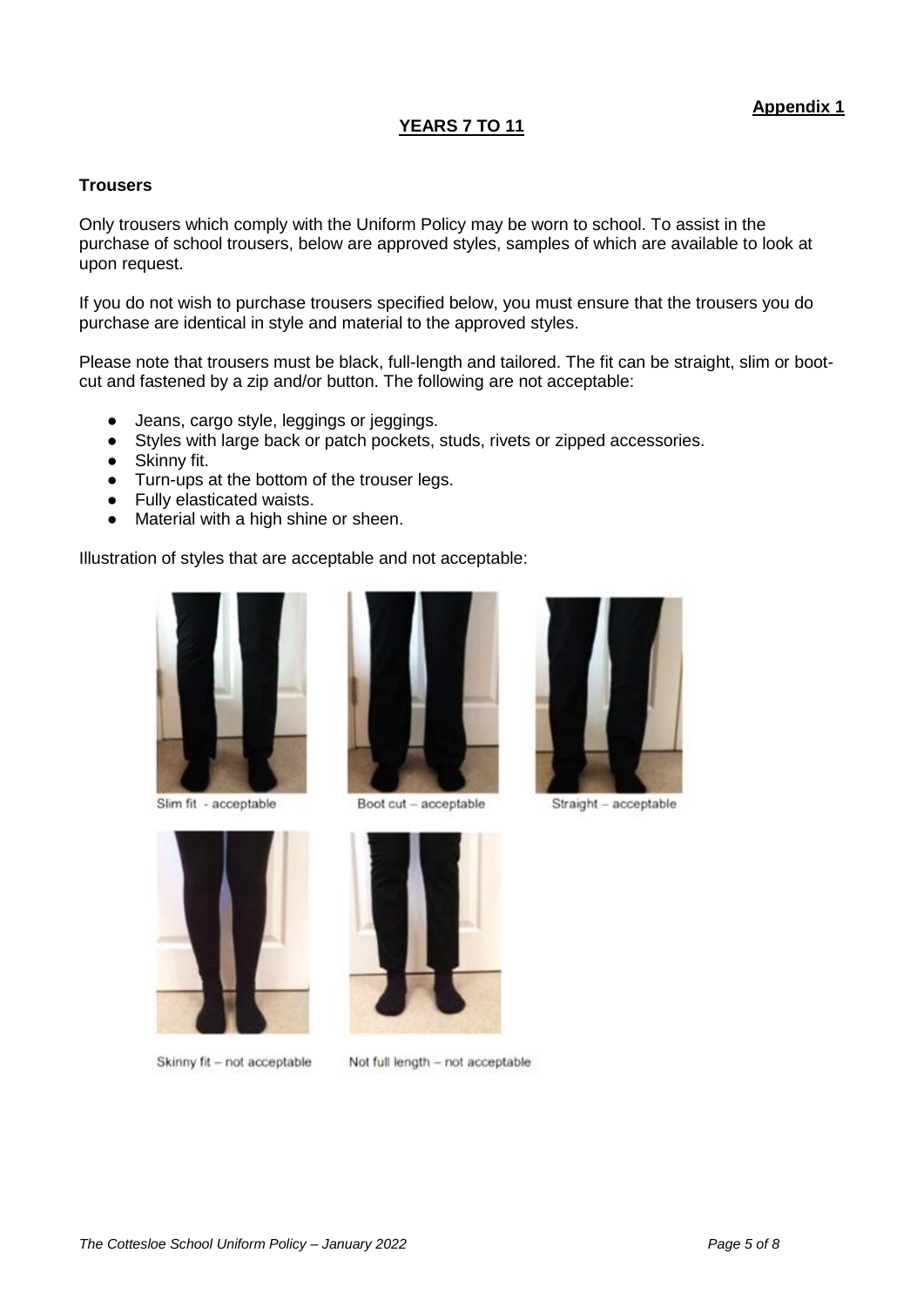## **Skirts**

Skirts must be black and either pleated or straight, the images below are acceptable.



Skirts that are unacceptable include:

- Skirts made from stretchy, lycra or T-shirt style material.
- Excessively short skirts; skirts should be mid-thigh in length and should enable all students to undertake reasonable school activities
- Tube skirts.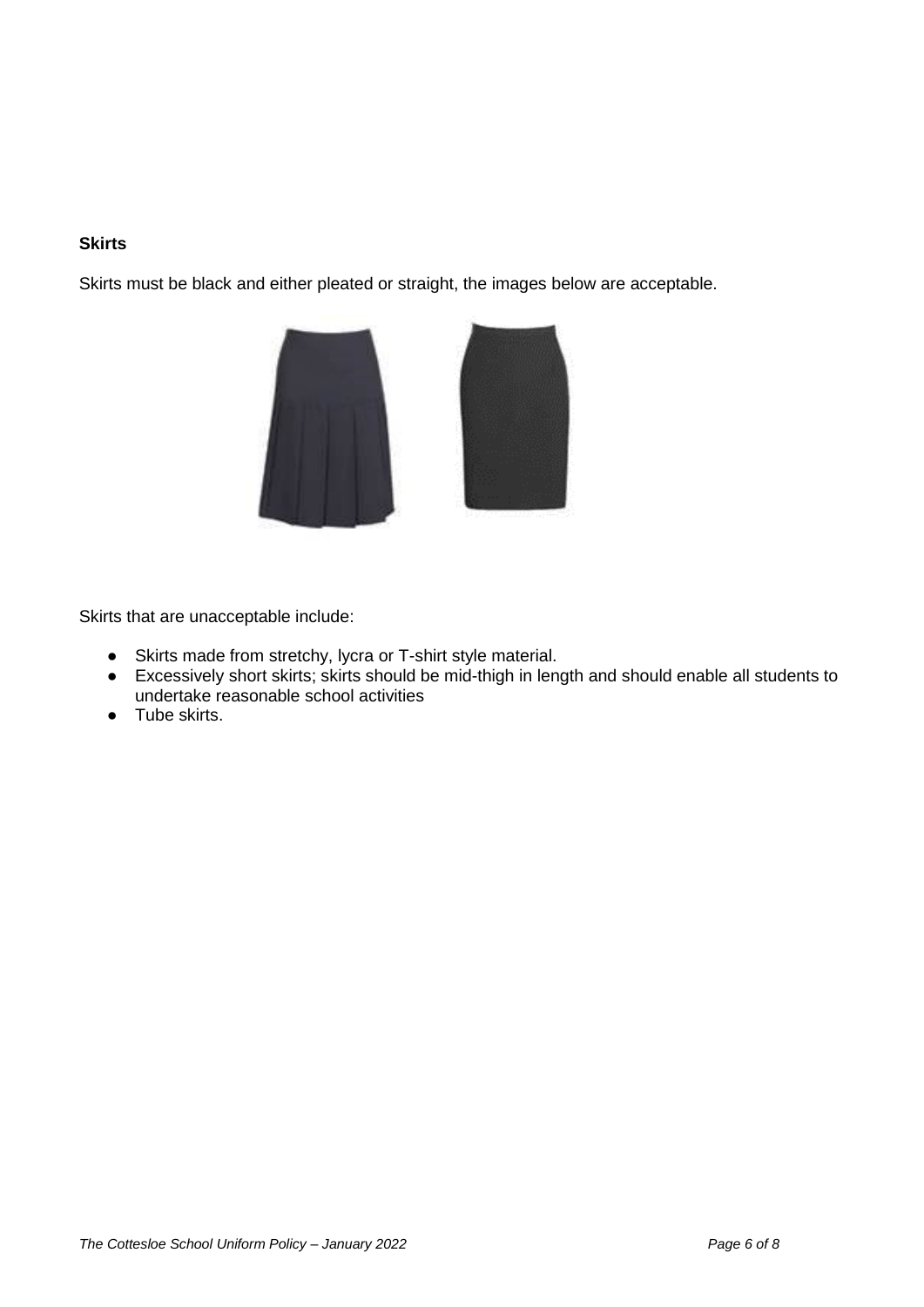#### **Shoes**

The uniform policy is plain black shoes, no canvas, trainers, boots or sandals. There are a number of alternatives which may seem acceptable according to different parties and therefore examples of what would be considered acceptable and not acceptable are given below.

*Acceptable*









*Unacceptable*